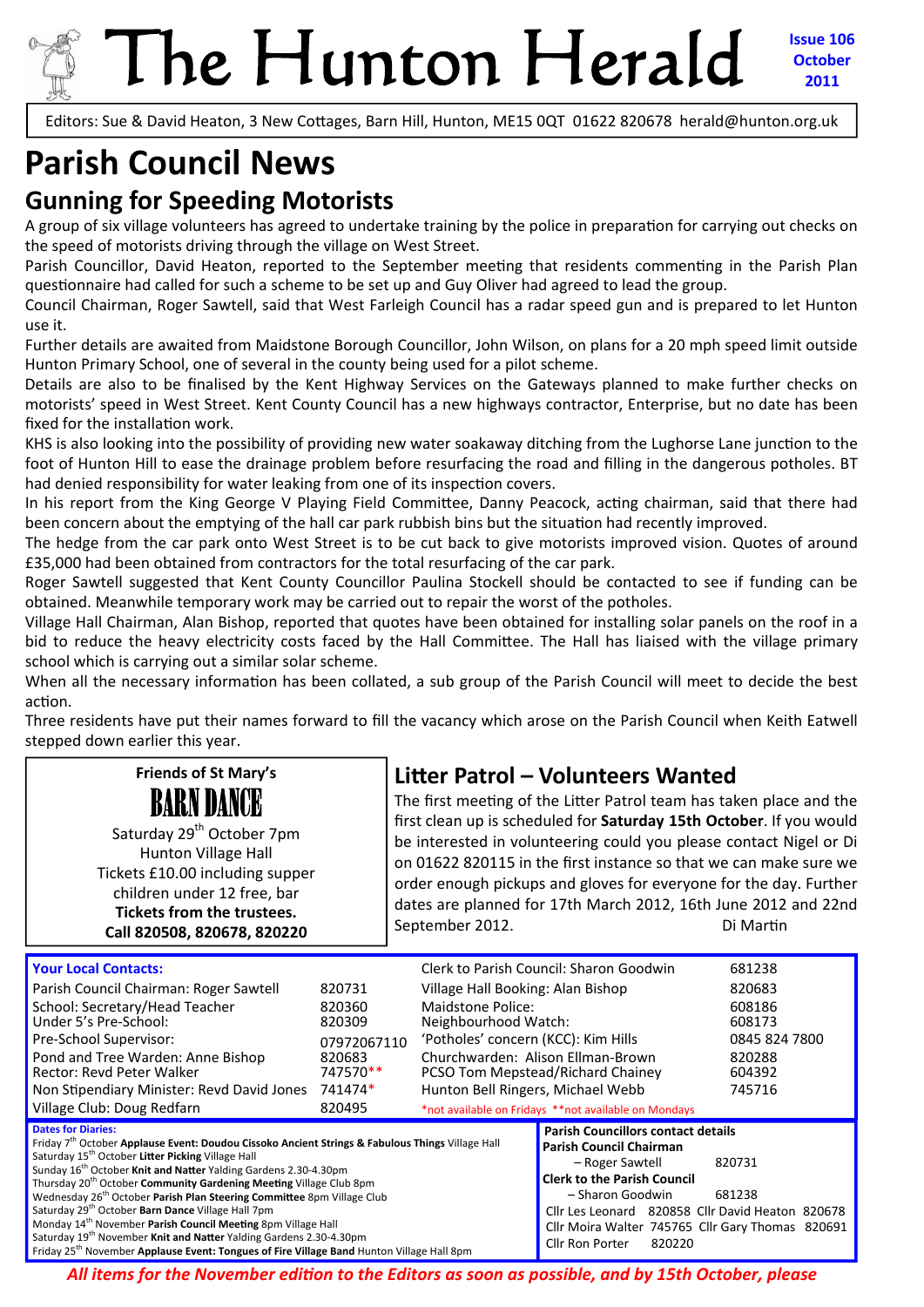#### Dear Friends

'Therefore ...pick out from among you seven men of good repute, full of the Holy Spirit and of wisdom *whom we may appoint to this duty' (Acts 6:3)*

This duty was that of helping in the distribution of gifts and aid to the Greek speaking Jewish Christian widows in the early church. Seven were chosen and received the Laying-on of hands for the role of servants – assisting the Apostles as they preached the word. The most famous of these seven was Stephen who was later martyred for his faith. The role of Deacon has thus continued in the church and seen as part of the three-fold ministry of Bishop, Priest and Deacon.

It was a great joy to see our very own Eileen Doyle kneel before Bishop James in Rochester Cathedral and receive the Laying‐on of hands for her ordinaƟon as a Deacon on September 10th. *'Send down the Holy Spirit on your servant Eileen for the office and work of a deacon in your church'.*

In the Church of England a cleric begins his/her ministerial work at this point. A deacon cannot preside at the Holy Communion or absolve or bless, but through the ensuing year is trained to be ready for these actions together with learning how to take the many other services and duties of a Priest, so that when the year has been completed the Bishop together with the other priests present will lay- on their hands in the ordaining of the Deacon to the Priesthood. These 12 months and beyond will still continue a time of learning and study, and I as Eileen's Training Incumbent together with you will help her develop her particular ministry in our United Benefice. You will notice that deacons wear their stole across the left shoulder and tied under the right arm. As with the priest's attire the stole is moved to hang from both shoulders at the point of becoming a Priest. In whichever position it is a constant reminder to Bishop, Priest and Deacon that they are 'tied to Christ', and too the indelible holy orders which are conferred at their Ordination. It is also a reminder that whether Bishop or Priest, all are still Deacons.

May God continue to bless us all as we seek to exercise our own particular Christian ministry  $-$  by virtue of our Baptism – and so build up the church in this place to God's Glory and the furtherance of His Kingdom. With prayers, Peter

#### **An Opportunity to Garden in the Community?**

For the opportunity to garden in a lovely setting with a long and varied past, to rub shoulders with the great and good of Hunton's history, and to gain some exercise into the bargain, look no further than St. Mary's Churchyard in Hunton. The churchyard is maintained by a small, friendly group of volunteers but more help or support would be welcome.

The group meets four or five times per year to work on the churchyard, we would be pleased to hear from anyone who would like to help with this but we would also be pleased to hear from anyone who would just like to hear news about the churchyard or perhaps be involved in planning the work.

Churchyards are beautiful evocative places, they offer a calm place to rest and reflect, they give shelter to wildlife from great trees to microscopic lichens, and they simply breathe history. Unfortunately unlike church buildings there are very few opportunities for funding so churchyards need to be supported by voluntary help. We look forward to hearing from you!

If you are interested please come along to an informal gathering at **Hunton Club on Thursday 20th October at 8pm** or register your interest with Sue Heaton 820678 susan.heaton1@virgin.net or Christine McSweeney 820852 christine.mcsweeney@gmail.com **blue and the contract of the contract of the contract of the contract of the contract of the contract of the contract of the contract of the contract of the contract of the contract of the co** 

#### **School News**

#### **Press Printing Workshop**

On Saturday 10<sup>th</sup> September 2011 Hunton CEP School hosted a printing workshop for Gifted and Talented pupils from Maidstone schools. An 'A' level Art Teacher led the printing workshop for the day which was very well attended and the children enjoyed extending their knowledge and skills to create some effective art work. To begin the day





they had been set a challenge to bring in natural forms to print from. The children then transferred this into a 2D block and to a

range of papers. They were shown how to press print to create different effects initially just using black ink and white paper. The children created their own design into polystyrene tiles and printed from these. They introduced different colours to create effect.

Sunlight was used to develop photographic paper around a shape. This produced some lovely images and colours. All the children and staff enjoyed the day and were pleased with the work produced. Catherine Wickham, Hunton Primary School

#### **Knit and NaƩer Group, Yalding Gardens**

Come and join in our monthly knitting group. All experience levels welcome, just bring some needles and wool. A chance to swap ideas or learn new skills. £4 per session includes a cup of tea and cake from the Bushel Box Tearooms. Now from 2.30‐4.30pm. Our next dates are:

Sunday 16<sup>th</sup> October, Saturday 19<sup>th</sup> November, Saturday 10<sup>th</sup> December. For more info phone Tracey on 01622 820019.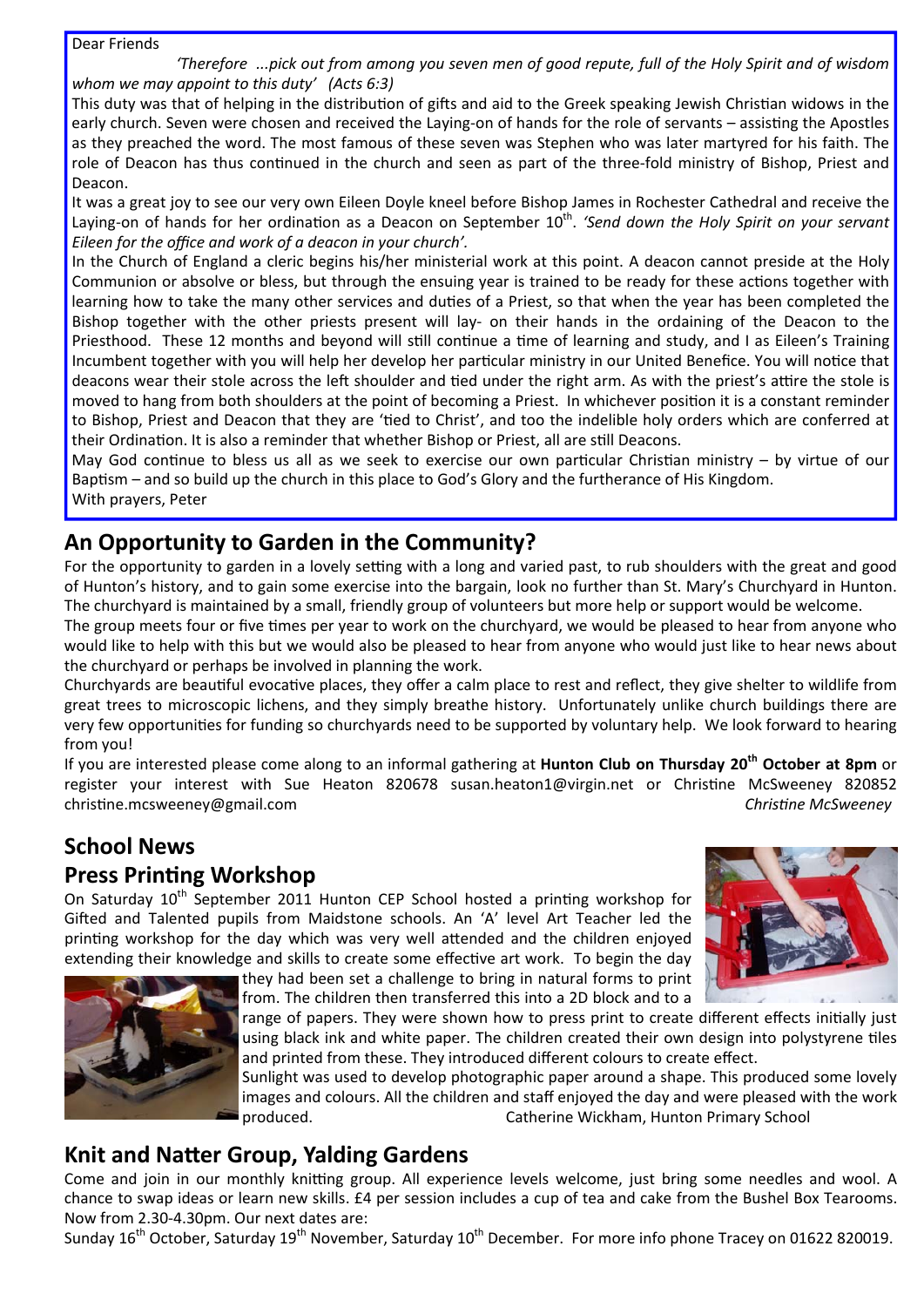#### **Hunton Village Club Caribbean Cook‐Out**

Wow, what a night! If you didn't come you missed a really good evening. Over 70 people came, many wearing Caribbean inspired clothing and bringing along an enthusiasm for a fun evening and it certainly worked! Your club was brightly decorated and we even had some palm trees along with a tropical flower arrangement. Jerk chicken with rice and peas was



available to purchase and many tried this meal, savouring Caribbean flavours. Those who were not so adventurous enjoyed BBQ burgers and sausages. Three alcoholic and three non‐alcoholic cocktails were flowing and there were certainly no shortage of takers. Adults and children even took part in limbo dancing, with one of the children winning the competition. All in all, it was an absolutely wonderful night and one we are sure to repeat in the future.

#### **Lost in Swing**

The era of Swing came to Hunton Club on Saturday 17th September. Les Blackburn entertained a full house with his rendition of swing. He treated us to an evening of songs featuring all the old favourites. Frank Sinatra, Dean Martin, Neil Sedaka, Cliff Richard and many more.

The next event at your club will be Trick and Treat on Monday 31st October. The club will be open earlier to give children a chance to scare us all with their Halloween costumes. So, bring your little Devils along from 7pm and be prepared to scream!

*Hunton Club dates to remember: Trick or Treat ‐ Monday 31st October, 50's Night ‐ Saturday 19th November, Quiz Night‐ Saturday 10 December*

#### **Have We Got You on the List?**

Every year the Village Hall hosts a series of events run by Applause Rural Touring. If you would like to receive details on future events please send an email to **huntonvillagehall@yahoo.co.uk** to join our electronic mailing list.

#### **Applause Events Coming Up**

#### **Doudou Cissoko: Ancient Strings and Fabulous Things**

**Friday October 7th at 8pm Hunton Village Hall** A sparkling fusion of ancient instruments from diverse cultures blended with a thoroughly modern and electric vibe. With music ranging from the gently hypnotic to the irresistibly danceable, Doudou – accompanying himself on the beautiful 21 stringed West African harp/lute – and his dynamic cast of international musical troubadours weave a magical spell to captivate audiences of any age. World class world music, on your doorstep! www.myspace.com/doudoucissoko **Tickets 820683 or 820678**

#### **Tongues of Fire**

**The November Applause event at Hunton Village Hall Friday 25th November 8pm** Tongues of Fire are a riot of reeds, brass and percussion making a joyful noise for dreaming, dancing and celebration. They are inspired by traditions of village and town bands both in England and around the world, and play a rich blend of traditional and modern sounds. All members of Tongues of Fire are dedicated improvisers, sweeping people along with their unpredictable but hugely accessible playing. www.tongues‐of‐fire.co.uk **Tickets 820683 or 820678**

#### **Hunton Club Book Group A ‐ Review of 'Mrs Dalloway' by Virginia Woolf**

Set in the summer of 1923, this is the story of one day in the life of Mrs Dalloway, wife of a Member of Parliament, as she prepares for a party she is to hold that evening. We also meet Septimus who has had serious mental problems since fighting in WWI, although there seems to be little sympathy for or knowledge of Post Traumatic Stress Disorder. Various other characters intertwine through this novel as their paths cross in London on that hot summer day.

Of the ten people in the group only three finished this book. They all agreed that it was worth the concentration needed to read this novel which they felt had been written in beautiful prose with the characters drawn in great depth; they liked the way the story went seamlessly from one character to another. The remaining seven members of the group failed to finish this book which they felt was muddled, unnerving and manic! Our score, which ranged from 1 to 9, gave an average of 5. Our book for September is 'The Museum of Innocence' by Orhan Pamuk *Lorraine Redfarn*

### **Hunton Club Book Group B – Review of 'Life of Pi' by Yann Martel**

Pi is a young Indian boy whose father owns a Zoo. Pi is a young teenager growing up with a yearning to 'love God' and decides to become a Muslim, a Hindu and a Christian. His need to love God is recounted in this first section of the book together with his appreciation of the knowledge he has developed of the needs and behaviours of some of the animals within his father's zoo. In the second part of the book, when the family decides to move to Canada, some of the animals are shipped with them on a Japanese cargo ship. The ship goes down and Pi, the only human survivor inhabits the lifeboat with a zebra, hyena, orangutan and a tiger. After some gruesome events, the tiger and Pi are the only ones to stay alive during the 7 month ordeal and Pi's experiences are recounted in the way he learns to handle his harrowing situation and the tiger. The group agreed that this challenge enabled Pi to keep going, but debated the reality of the story in the main and in some parts it particularly seemed unlikely and wondered whether there was a deeper meaning that we had missed. We all agreed we would be hallucinating under such circumstance! Those that finished the book (4 of the 6) thought the story was a good read and worth it after the battle through the first part. The total score for the group was 4.5, ranging from 1 to 6. Our September book is 'The Book Seller of Kabul' by Asne Seierstad. *Sue Heaton*